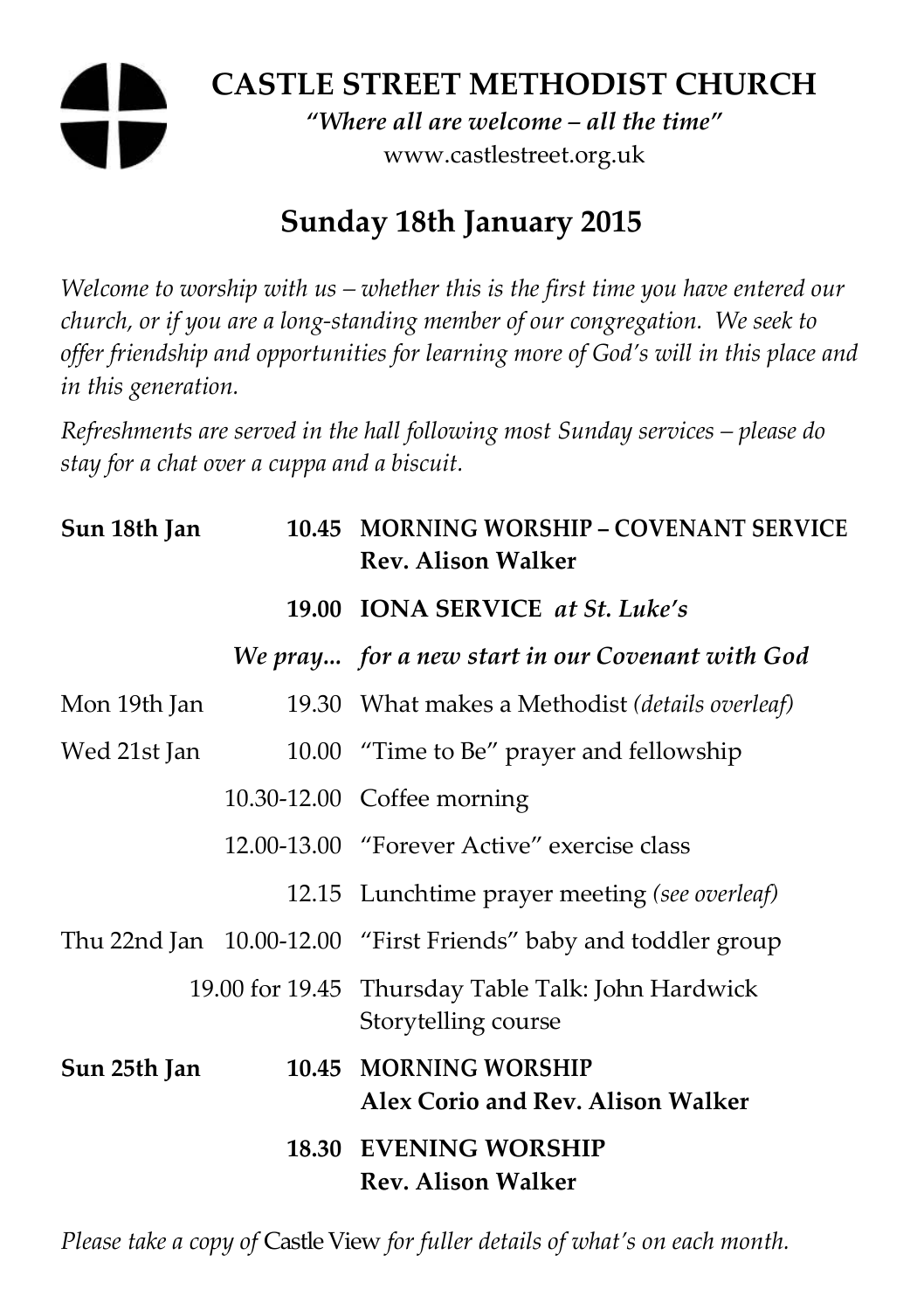# **Evening worship today**

As part of our new pattern of evening worship, there will be no 6.30pm service at Castle Street today. Instead, all are invited to go along to the twice monthly Iona Service at St. Luke's, which starts at 7pm. The Iona Services generally have half an hour of informal worship, music and song following themes such as healing, agape, commitment, justice and communion; this is followed by fellowship and refreshment. All are very welcome!

+\*\*\*\*\*\*\*

# **Week of Prayer for Christian Unity**

The Week of Prayer for Christian Unity begins today. Details of mid-week prayer meetings within Church at Castle – one at each of our five churches – are as follows (each is expected to last around thirty minutes):

- Mon 19th Jan, 6.30pm: Compline at St. Peter's
- Tue 20th Jan, 7.30am: Morning Prayer at St Luke's (followed by breakfast)
- Wed 21st Jan, 12.15pm: Lunchtime Prayer at Castle Street
- Thu 22nd Jan, 9.40am: Morning Prayer at St Giles' (followed by the usual communion service)
- Fri 23rd Jan, 8.15am: Morning Prayer at St. Augustine's

+\*\*\*\*\*\*\*

## **Homelessness Sunday event at Zion Baptist**

Today is Homelessness Sunday, and to mark the day Cambridge Link-up is holding an event at Zion Baptist Church (home of Jimmy's). The afternoon of music and words begins at 2pm, and will feature Barry Griffiths, Emma Hyde, Greg Orey, Ian Stewart, Jane Heeney, Jane Mann, Lidija Kyle, Revd. Stuart Wood, Street Voices and Toby Peters.

+\*\*\*\*\*\*\*

## **Saturday Nights at St. Luke's**

The first of these illustrated talks is on 31st January at 6.30pm, when Margaret Cooper will talk about the National Parks of America. Heather Taplin has tickets, costing £10 each to include a fish and chip supper with dessert and soft drinks – but numbers need to be confirmed by next Sunday (25th January). More information can be found in *Castle View*.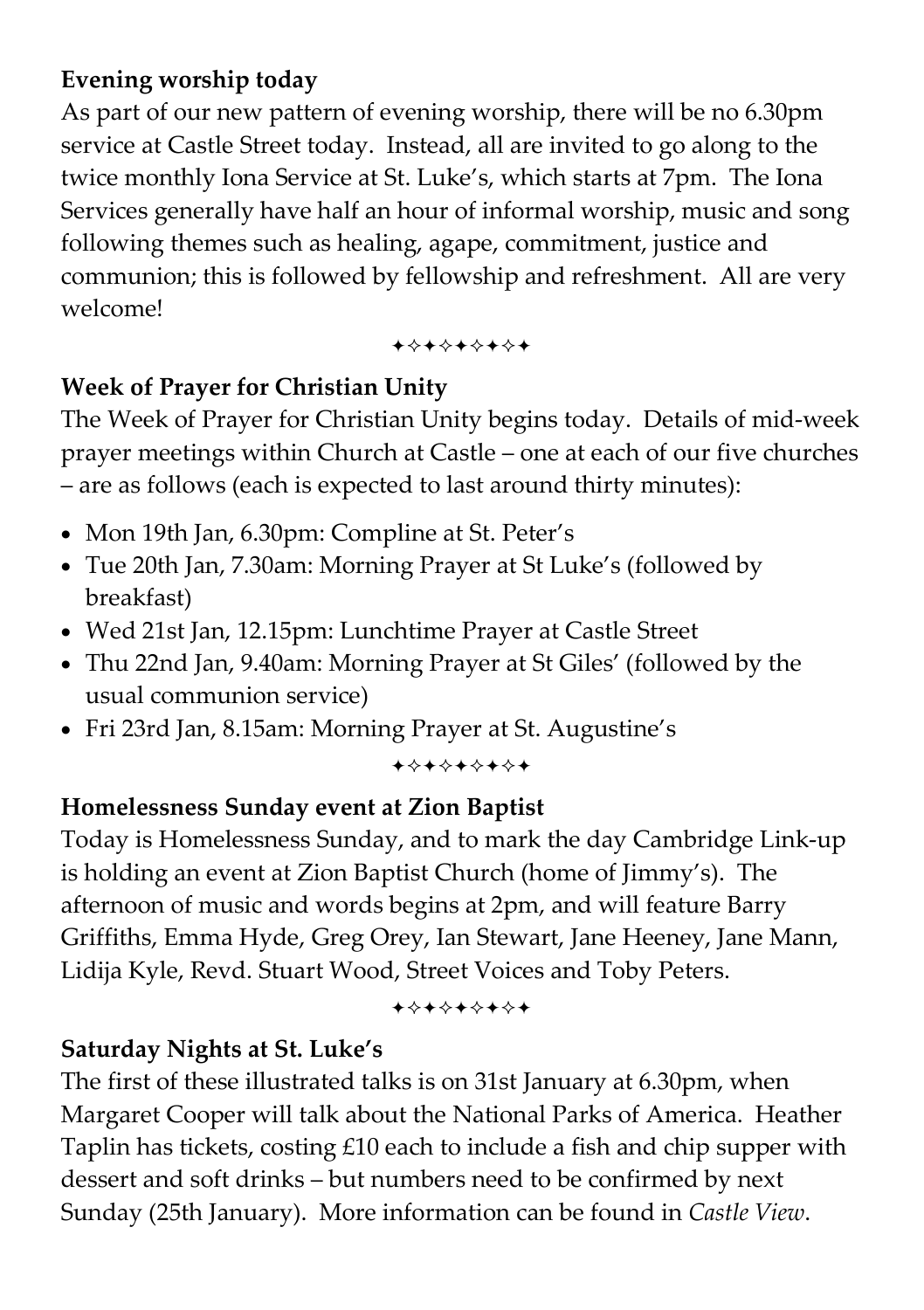# **What makes a Methodist?**

A spot of Bible study, a smidge of history, a scraping of theology, a pinch of prayer, a shout of singing (naturally – it's about Methodism!), all served with tea / coffee, the obligatory biscuits, and lots of open conversation.

If you have recently been confirmed or made a member, or are thinking about membership (including transfers), would like a refresher, or are just curious, please attend! If you wonder what makes Castle Street Church like, well Castle Street – then come and find out! There are five sessions on Monday evenings in the Aldersgate Room, each starting at 7.30pm and running for about ninety minutes – the first is tomorrow:

- 19th Jan: Introduction to Methodism history, spirituality, structure
- 26th Jan: Relationship with God Covenant, Holy Spirit
- 9th Feb: Images of God images of Jesus and the Methodist Art Collection.
- 23rd Feb: Bible, prayer and the class meeting
- 2nd Mar: Holy Communion

Please sign up. But even if you don't put your name down, you can still attend! For more information, speak to Alison.

#### +\*+\*\*\*\*\*

# **Re-vitalising the Mission and Social Responsibility Committee**

One-third of our essential church structure has recently slipped quietly away – the M&SR Committee. John Boocock has chaired the group with enthusiasm and energy but now feels that he would prefer to support from the sidelines. Some members of the group are prepared to continue.

So here it is – your chance to re-develop the work of this committee. Previously this group has supported various charities, organised fellowship and fundraising events, facilitated initiatives on social justice and co-ordinated our outreach efforts.

There are many exciting opportunities here to ensure that Castle Street enjoys itself whilst making a real difference through our projects, outreach and charitable support. Would you like to be involved? Please speak to Alison soon, and after church next Sunday morning there will be a brief meeting to establish an evening (or afternoon) to kick-start plans for 2015 (if you can't be at church next Sunday, that's OK – just let Alison know).